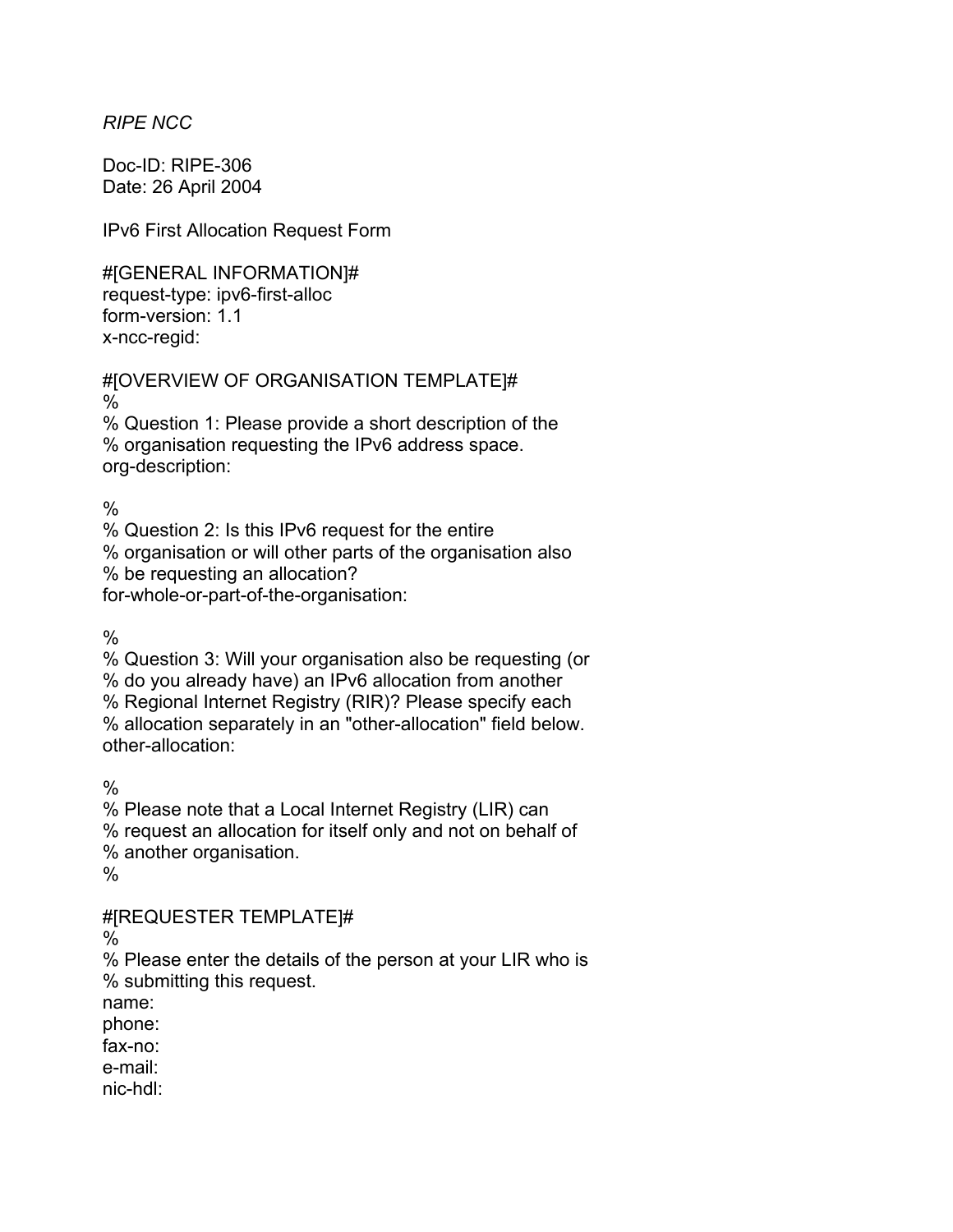## #[IPv6 ALLOCATION USAGE PLAN]#

%

% Prefix When Used

% Length Immediate 1yr 2yr Purpose subnet:

#[DATABASE TEMPLATE(S)]#

%

% Please fill in the necessary details below so that the

% Hostmaster can create an inet6num object after allocating

% a block to you. If it is necessary to create a maintainer object

% please include that template too.

inet6num:

netname:

descr: Provider Local Registry

descr: \*specify the name of the LIR's organisation\*

country: \*specify the country code\*

org: \*specify org ID here\*

admin-c: \*insert nic-handle of administrative contact\*

tech-c: \*insert nic-handle of technical contact\*

status: ALLOCATED-BY-RIR

mnt-by: RIPE-NCC-HM-MNT

mnt-lower: \*specify mntner name here\*

notify: \*specify e-mail address\*

changed: hostmaster@ripe.net

source: RIPE

mntner: \*specify mntner name here\*

descr: \*descriptive comments\*

admin-c: \*insert nic-handle of administrative contact\*

tech-c: \*insert nic-handle of technical contact\*

upd-to: \*specify e-mail address\*

mnt-nfy: \*specify e-mail address\*

auth: \*specify authorisation\*

mnt-by: \*specify mntner name here\*

referral-by: RIPE-DBM-MNT

changed: hostmaster@ripe.net

source: RIPE

## #[REQUIRED INFORMATION]#

%

% 1. IPv6 address space is allocated to LIRs according to

% policies set by the RIPE community.